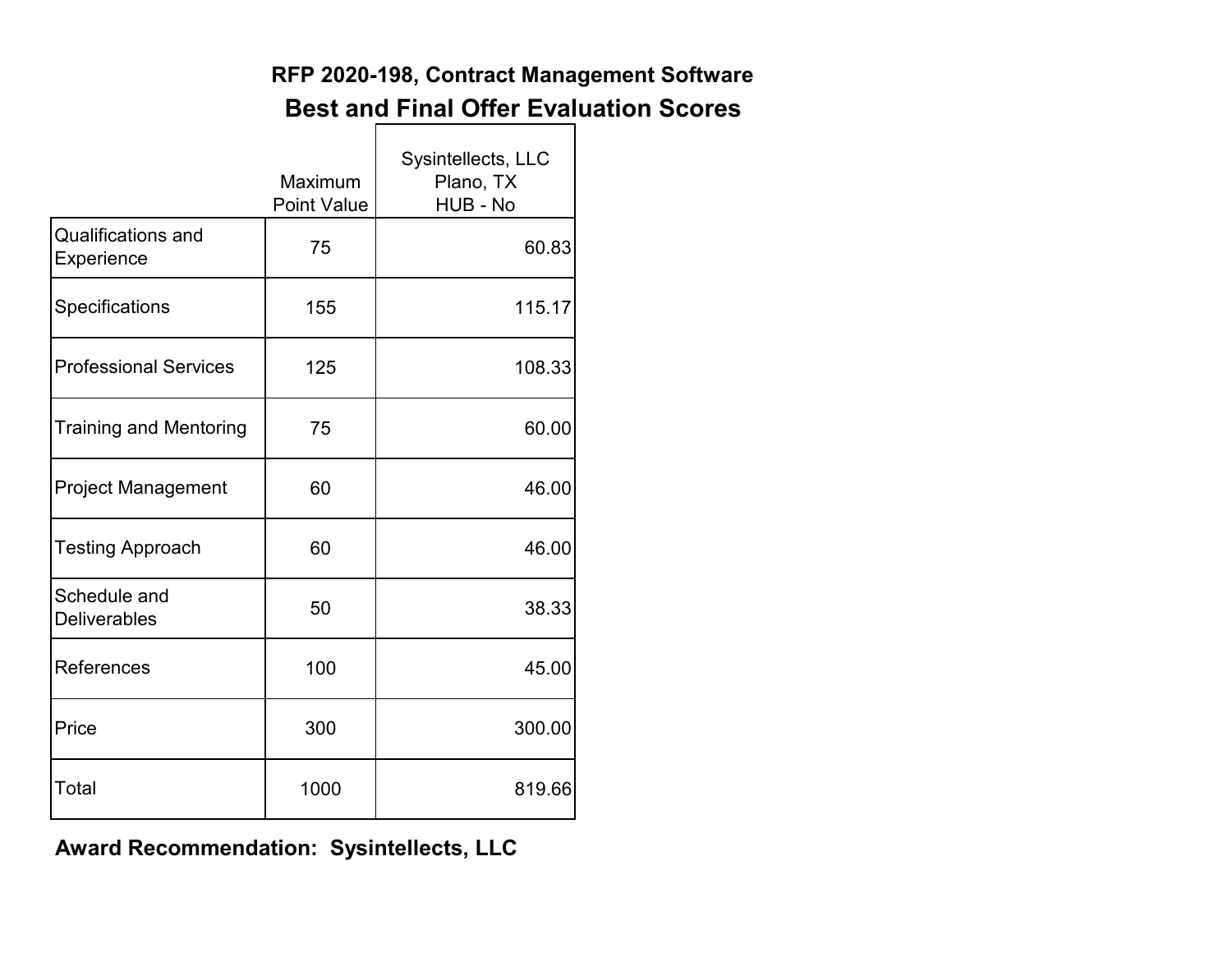|                                     | Maximum<br><b>Point Value</b> | Crowe, LLP<br>Dallas, TX<br>HUB - No | Onit, Inc.<br>Houston, TX<br>HUB - No | Pantheon Incorporated<br>Reston, VA<br>HUB - Yes | Sysintellects, LLC<br>Plano, TX<br>HUB - No |
|-------------------------------------|-------------------------------|--------------------------------------|---------------------------------------|--------------------------------------------------|---------------------------------------------|
| Qualifications and<br>Experience    | 75                            | 34.67                                | 36.33                                 | 45.83                                            | 60.83                                       |
| Specifications                      | 155                           | 68.83                                | 60.50                                 | 98.17                                            | 115.17                                      |
| <b>Professional Services</b>        | 125                           | 54.17                                | 54.17                                 | 75.00                                            | 108.33                                      |
| <b>Training and Mentoring</b>       | 75                            | 35.00                                | 35.00                                 | 42.50                                            | 60.00                                       |
| <b>Project Management</b>           | 60                            | 28.00                                | 28.00                                 | 36.00                                            | 46.00                                       |
| <b>Testing Approach</b>             | 60                            | 26.00                                | 26.00                                 | 38.00                                            | 46.00                                       |
| Schedule and<br><b>Deliverables</b> | 50                            | 23.33                                | 23.33                                 | 31.67                                            | 38.33                                       |
| <b>References</b>                   | 100                           | 96.00                                | 61.11                                 | 98.89                                            | 45.00                                       |
| Price                               | 300                           | 39.38                                | 54.03                                 | 43.03                                            | 300.00                                      |
| Total                               | 1000                          | 405.38                               | 378.47                                | 509.09                                           | 819.66                                      |

## **Presentation and Demonstration Evaluation Scores**

Notes: Negometrix USA, Inc. - Presentation and Demonstration was stopped by Tarrant County because it became evident that the solution did not meet the RFP requirements. Their solution was more of a Purchasing related solution.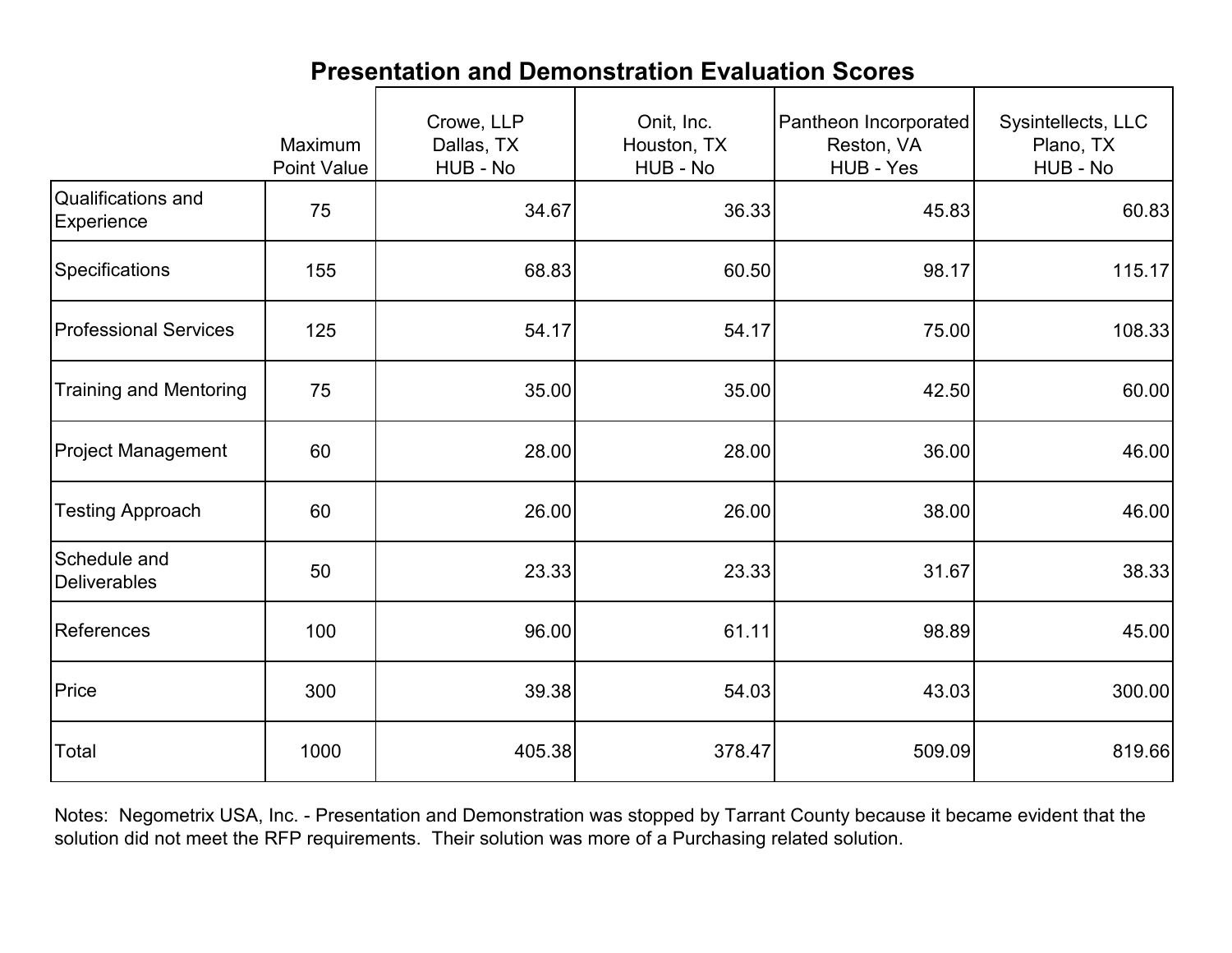## **Evaluation Scores After Committee Meeting**

|                                  | Maximum<br><b>Point Value</b> |        | <b>CobbleStone Software</b><br>Lindenwold, NJ<br>HUB - No | Crowe, LLP<br>Dallas, TX<br>HUB - No | Keenology, Corp.<br>San Ramon, CA<br>HUB - No |
|----------------------------------|-------------------------------|--------|-----------------------------------------------------------|--------------------------------------|-----------------------------------------------|
| Qualifications and<br>Experience | 75                            | 51.67  | 45.17                                                     | 47.33                                | 45.67                                         |
| Specifications                   | 155                           | 100.00 | 82.83                                                     | 96.50                                | 93.00                                         |
| <b>Professional Services</b>     | 125                           | 83.33  | 70.83                                                     | 75.00                                | 79.17                                         |
| <b>Training and Mentoring</b>    | 75                            | 52.50  | 45.00                                                     | 45.00                                | 50.00                                         |
| <b>Project Management</b>        | 60                            | 38.00  | 34.00                                                     | 38.00                                | 38.00                                         |
| <b>Testing Approach</b>          | 60                            | 36.00  | 36.00                                                     | 36.00                                | 38.00                                         |
| <b>Schedule and Deliverables</b> | 50                            | 31.67  | 30.00                                                     | 31.67                                | 31.67                                         |
| <b>References</b>                | 100                           | 32.22  | 54.45                                                     | 96.00                                | 24.44                                         |
| Price                            | 300                           | 59.32  | 86.97                                                     | 39.38                                | 42.88                                         |
| Total                            | 1000                          | 484.71 | 485.25                                                    | 504.88                               | 442.83                                        |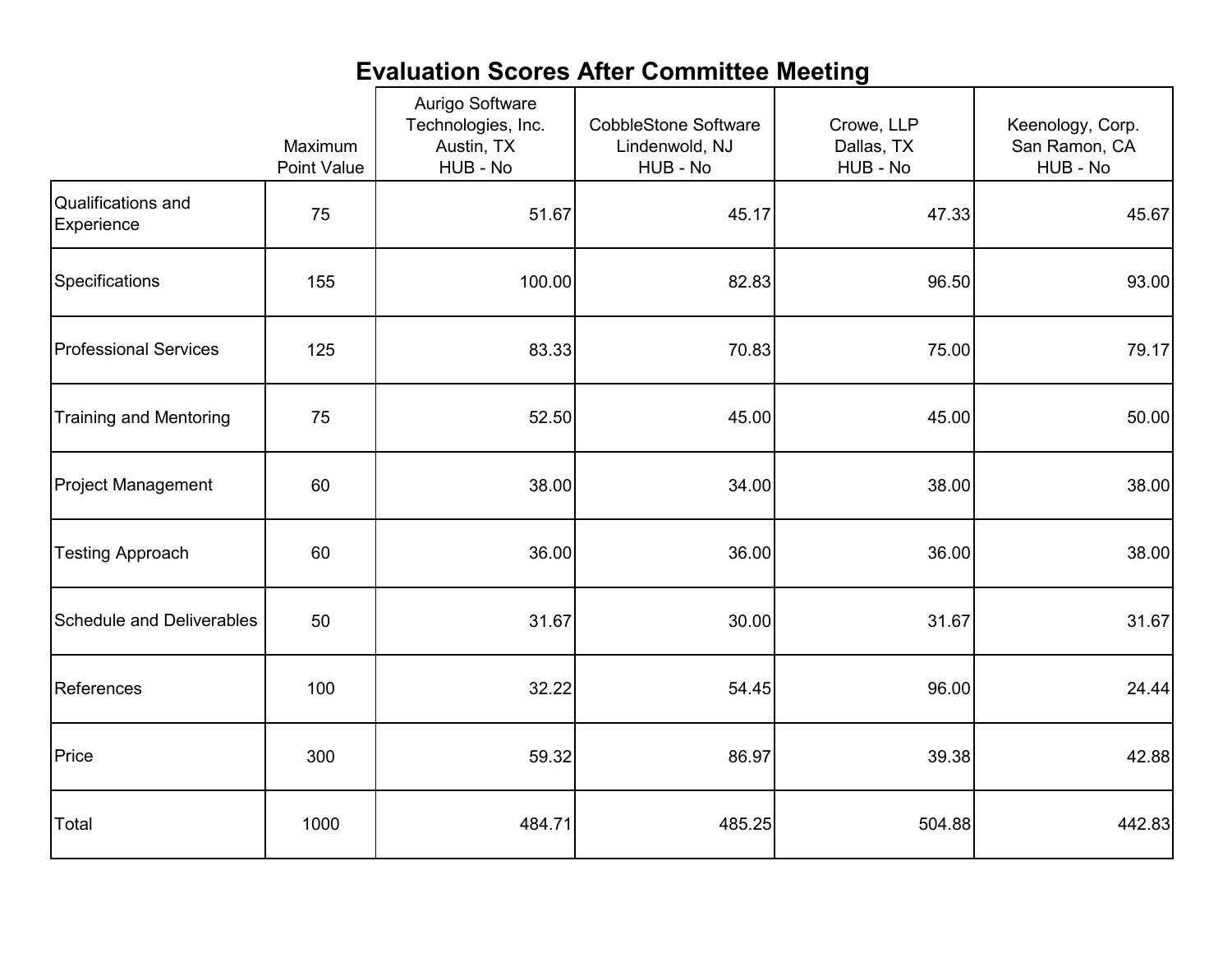## **Initial Evaluation Scores**

|                                  | Maximum<br><b>Point Value</b> |        | <b>CobbleStone Software</b><br>Lindenwold, NJ<br>HUB - No | Crowe, LLP<br>Dallas, TX<br>HUB - No | Keenology, Corp.<br>San Ramon, CA<br>HUB - No |
|----------------------------------|-------------------------------|--------|-----------------------------------------------------------|--------------------------------------|-----------------------------------------------|
| Qualifications and<br>Experience | 75                            | 49.17  | 45.17                                                     | 47.33                                | 45.67                                         |
| Specifications                   | 155                           | 94.83  | 86.33                                                     | 96.50                                | 93.00                                         |
| <b>Professional Services</b>     | 125                           | 79.17  | 70.83                                                     | 75.00                                | 79.17                                         |
| <b>Training and Mentoring</b>    | 75                            | 50.00  | 45.00                                                     | 45.00                                | 50.00                                         |
| <b>Project Management</b>        | 60                            | 38.00  | 34.00                                                     | 38.00                                | 38.00                                         |
| <b>Testing Approach</b>          | 60                            | 36.00  | 36.00                                                     | 36.00                                | 38.00                                         |
| <b>Schedule and Deliverables</b> | 50                            | 30.00  | 30.00                                                     | 31.67                                | 31.67                                         |
| References                       | 100                           | 32.22  | 54.45                                                     | 96.00                                | 24.44                                         |
| Price                            | 300                           | 59.32  | 86.97                                                     | 39.38                                | 42.88                                         |
| Total                            | 1000                          | 468.71 | 488.75                                                    | 504.88                               | 442.83                                        |

Notes: No-Bids were received from GxP Partners, LLC and Thomson Reuters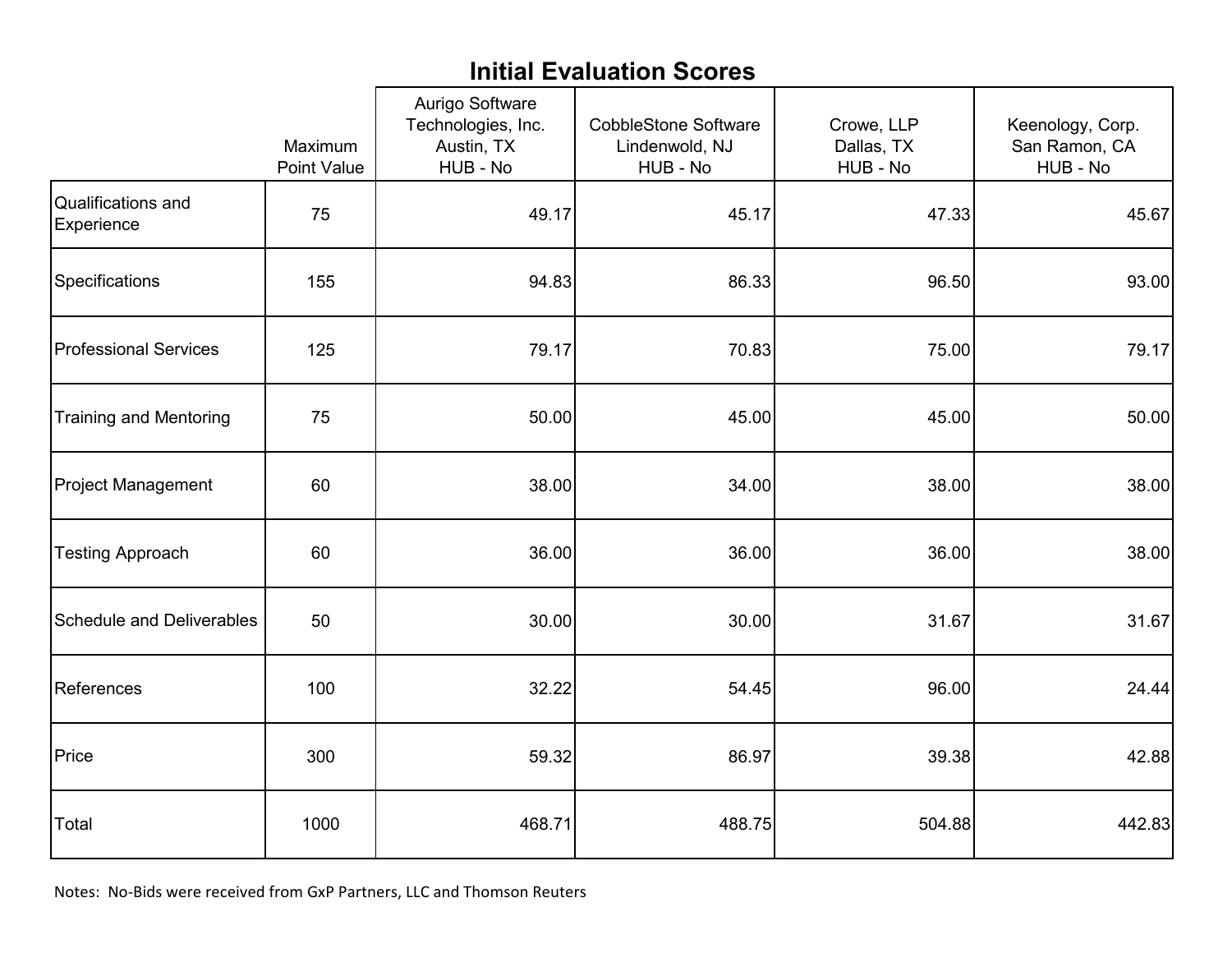| Negometrix USA, Inc.<br>New York, NY<br>HUB - No | Onit, Inc.<br>Houston, TX<br>HUB - No | Pantheon Incorporated<br>Reston, VA<br>HUB - Yes | Sysintellects, LLC<br>Plano, TX<br>HUB - No | TractManager, Inc.<br>Chattanooga, TN<br>HUB - No |
|--------------------------------------------------|---------------------------------------|--------------------------------------------------|---------------------------------------------|---------------------------------------------------|
| 24.83                                            | 49.67                                 | 49.50                                            | 47.00                                       | 45.67                                             |
| 46.17                                            | 103.50                                | 101.67                                           | 98.17                                       | 86.00                                             |
| 41.67                                            | 75.00                                 | 75.00                                            | 79.17                                       | 83.33                                             |
| 32.50                                            | 45.00                                 | 42.50                                            | 42.50                                       | 52.50                                             |
| 22.00                                            | 40.00                                 | 40.00                                            | 34.00                                       | 38.00                                             |
| 24.00                                            | 40.00                                 | 38.00                                            | 34.00                                       | 34.00                                             |
| 20.00                                            | 33.33                                 | 35.00                                            | 30.00                                       | 31.67                                             |
| 100.00                                           | 61.11                                 | 98.89                                            | 45.00                                       | 0.00                                              |
| 283.77                                           | 54.03                                 | 43.03                                            | 300.00                                      | 39.75                                             |
| 594.94                                           | 501.64                                | 523.59                                           | 709.84                                      | 410.92                                            |